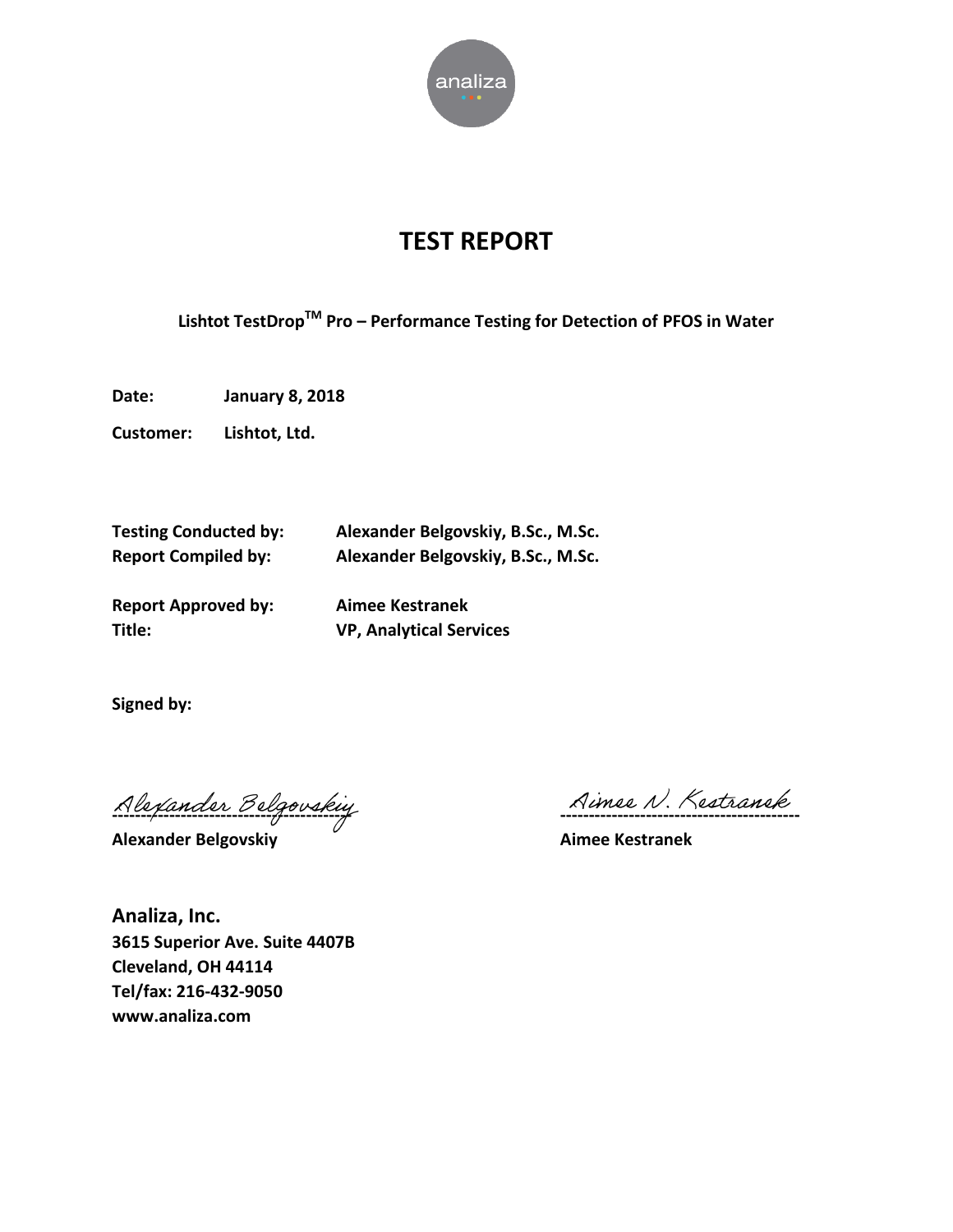| analiza                                                                                                                 | Test Report | Document Number: LISHTOT-002<br>Revision: A |  |
|-------------------------------------------------------------------------------------------------------------------------|-------------|---------------------------------------------|--|
| $-0.001$                                                                                                                |             | Effective Date: January 8, 2018             |  |
| <lishtot -="" detection="" for="" in="" of="" performance="" pfos="" pro="" testdrop™="" testing="" water=""></lishtot> |             |                                             |  |

# 1. Table of Contents

| 2.           |  |
|--------------|--|
| 2.1          |  |
| 2.2          |  |
| 2.3          |  |
| 2.4          |  |
| 2.5          |  |
| 3.           |  |
| 4.           |  |
| 4.1          |  |
| 4.2          |  |
| 4.3          |  |
| 4.4          |  |
| 5.           |  |
| 5.1<br>5.1.1 |  |
| 6.           |  |
|              |  |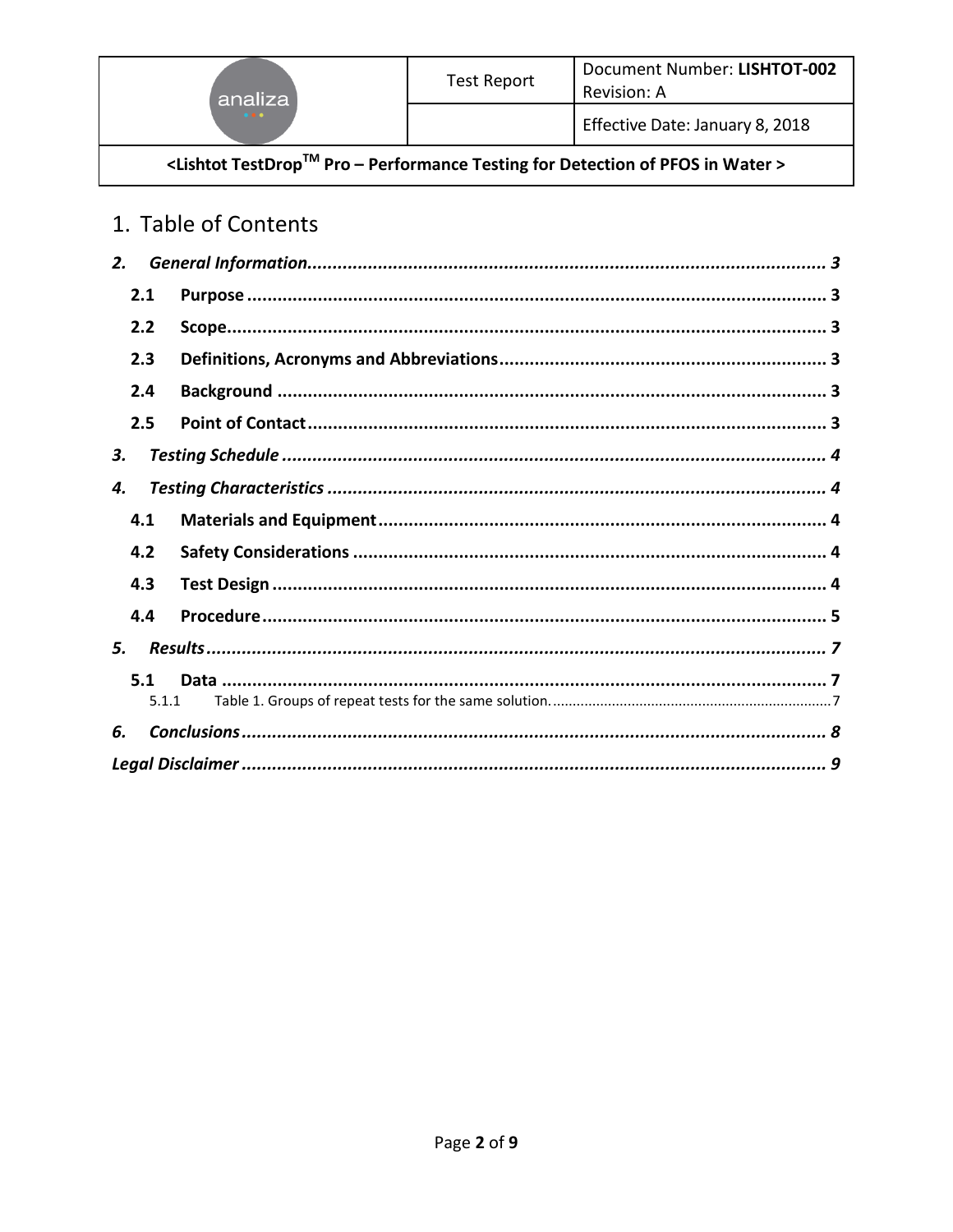

## <span id="page-2-0"></span>**2.** General Information

#### <span id="page-2-1"></span>*2.1 Purpose*

Report data and analysis of findings from a study conducted to quantitatively determine the detection performance of Perfluorooctanesulfonic acid (PFOS) in the range of 80 – 1000 parts per billion (ppb) dissolved in pure water using Lishtot TestDrop<sup>TM</sup> Pro device.

#### <span id="page-2-2"></span>*2.2 Scope*

The study is designed to demonstrate performance of Lishtot TestDrop<sup>TM</sup> Pro device in controlled conditions. Pure water was represented by HPLC grade water. Performance with other organic substances and in presence of other contaminants in water may differ.

#### <span id="page-2-3"></span>*2.3 Definitions, Acronyms and Abbreviations*

HPLC: High Performance Liquid Chromatography

PFOS: Perfluorooctanesulfonic acid (Heptadecafluorooctanesulfonic acid)

ppb: concentration unit, parts per billion

ppm: concentration unit, parts per million

SDS: Safety Data Sheet

<span id="page-2-4"></span>TW: Tap Water

#### *2.4 Background*

The Lishtot TestDrop<sup>TM</sup> Pro device is designed to detect impurities in water. In this report we focus on the ability of the device to detect the presence of PFOS in water.

The device operation is based on measurement and analysis of the electrostatic field in the vicinity of a container with tested water. The device reports findings using blue or red indicator lights, and can also transfer the raw time-based measurements of the electrostatic field via a Bluetooth connection with cell phone or a computer for further processing and reporting.

#### <span id="page-2-5"></span>*2.5 Point of Contact*

Aimee Kestranek; Analiza, Inc., Cleveland, OH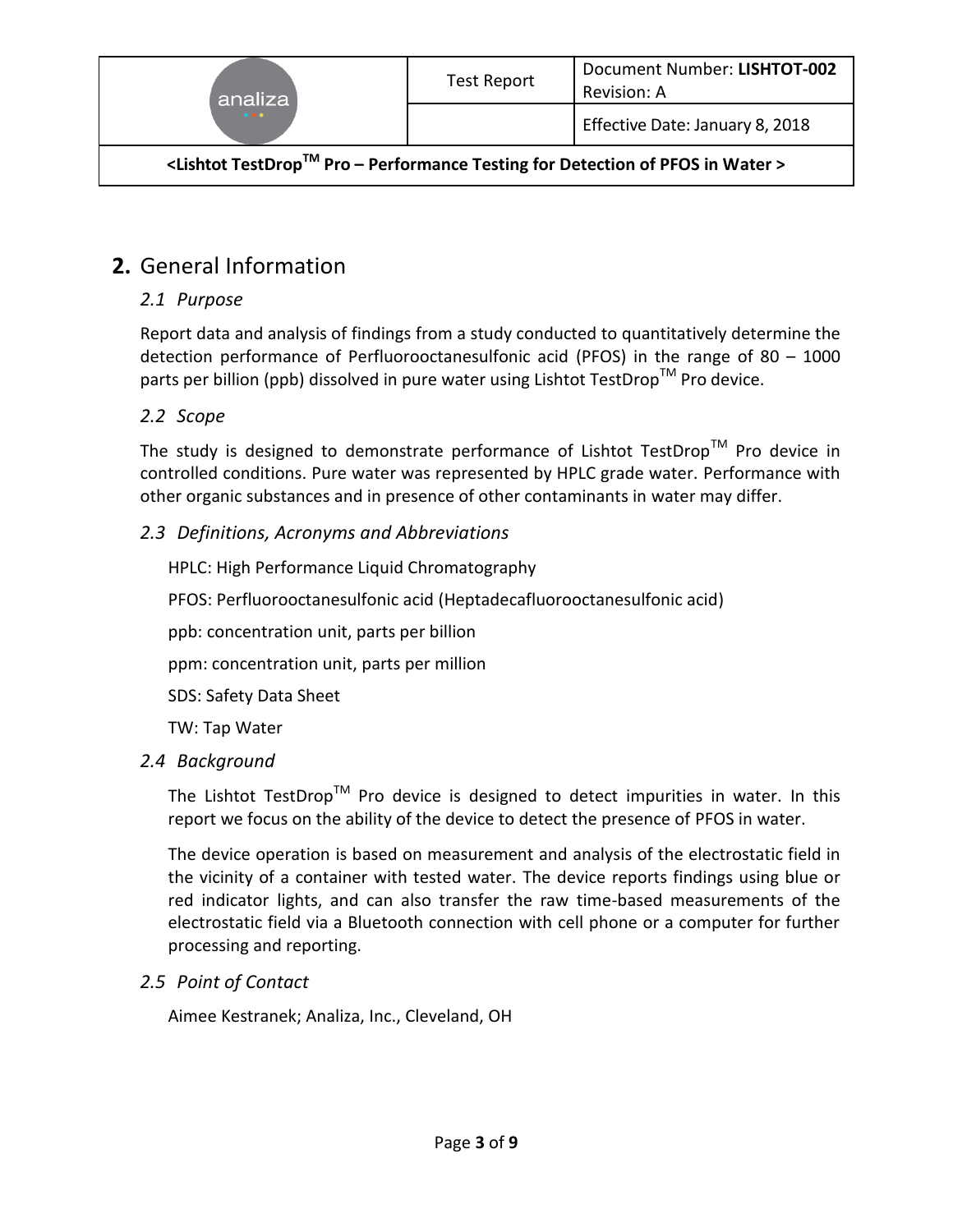

## <span id="page-3-0"></span>3. Testing Schedule

Test samples were prepared and tested at the laboratories of Analiza, Inc. in Cleveland, Ohio, conducted on 1/7/2018.

# <span id="page-3-1"></span>4. Testing Characteristics

### <span id="page-3-2"></span>*4.1 Materials and Equipment*

- *Lishtot TestDrop Pro device:* Device ID: 00:A0:50:80:49:95
- *Test cup*: "Disposoware" 5 oz. polypropylene cup
- *Water*: Water, HPLC grade, "OmniSolv", EMD Millipore Corp., CAS-No: 7732-18-5, lot 57297, expiration date: 2018/10/31.
- *PFOS*: Heptadecafluorooctanesulfonic acid, ~40% solution in water, Sigma, P/N 77283- 10ML, lot 22470.
- *Pipette:* BioHit Single Channel Adjustable Volume Mechanical Pipette m1000
- *Graduated Glass Cylinders:* Pyrex No. 3042 (1000 ml), No. 3046 (50 ml), No. 3046 (25 ml).
- *Glass bottles:* VWR, Cat. No. 89000-236, 200 ml; Wheaton, 500 ml.

## <span id="page-3-3"></span>*4.2 Safety Considerations*

The following safety practices were followed during testing:

- Sturdy closed-toe, water-proof shoes must be worn in the laboratory at all times.
- No food, beverages, cosmetics or medications should be consumed or used within the laboratory.
- Review relevant Safety Data Sheets (SDS) for materials being used.
- Be aware of location and use of eye wash stations and emergency showers.

Note: The Lishtot TestDrop Pro device must be used with bare hands (no protective gloves worn), since protective gloves may interfere with electrostatic field near the test object, which may lead to invalid test results.

## <span id="page-3-4"></span>*4.3 Test Design*

The following concentrations of PFOS in HPLC grade water were chosen for testing: 1000, 100, and 80 ppb. Pure HPLC grade water was designated as negative control. Each PFOS solution and the negative control were tested consecutively 10 times (which matches the capacity of data storage of the device). Preparation of solutions and testing were performed on the same day.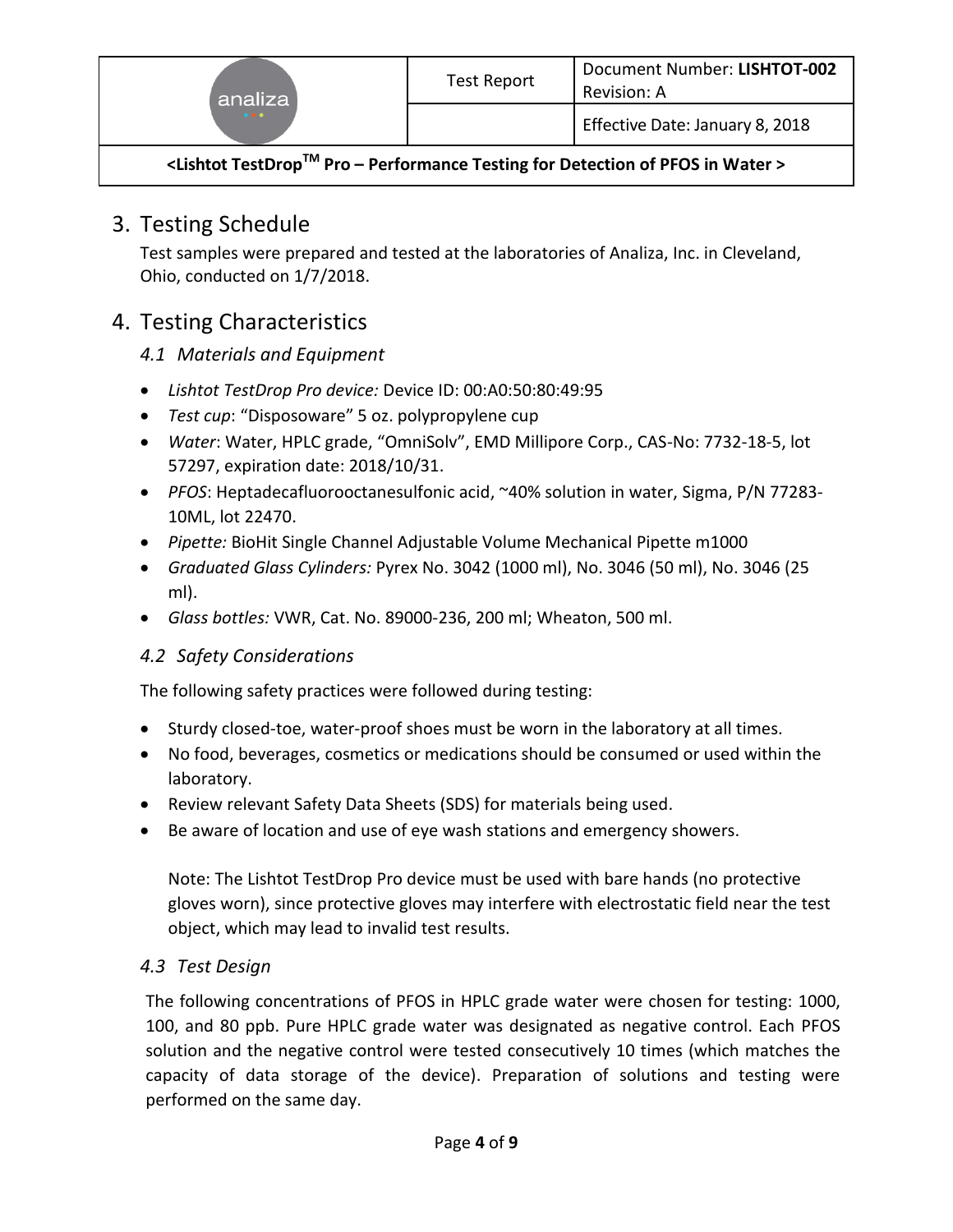

#### <span id="page-4-0"></span>*4.4 Procedure*

All solutions were prepared using glass labware. The glass containers for solutions were washed inside with a bottle brush using dish detergent (with no hand moisturizers), then washed with hot tap water until no foam is present, then rinsed with hot tap water minimum 12 times (partially filling and emptying the container), and then rinsed with deionized water minimum of 5 times (partially filling and emptying the container), and then finally rinsed with HPLC grade water 2 times.

Glass cylinders used to handle PFOS solutions were first rinsed with the same solution and only then used to sample the solution. The manual pipette tip was rinsed with the test solution prior to transferring the solution by reverse pipetting technique. This was done to minimize the impact of possible adsorption of PFOS on the surface of the pipette, especially consequential at low PFOS concentrations.

Stock solution (100 ml) of PFOS, 1000 ppm, was prepared. From that stock solution, 250 ml of 1000 ppb of PFOS solution was prepared. From that solution, two other PFOS solutions were prepared: 250 ml of 100 ppb, and 250 ml of 80 ppb. The solutions were prepared according to the following procedure:

- 1. 100 ml of stock solution of PFOS, 1000 ppm, were prepared by mixing of 0.25 ml of the source 40% PFOS solution and 100 ml of HPLC grade water, in a clean glass bottle.
- 2. 250 ml of 1000 ppb solution were prepared in a clean bottle by mixing 0.25 ml of the stock solution (1) and 250 ml of HPLC grade water.
- 3. 250 ml of 100 ppb solution were prepared in a clean bottle by mixing 25 ml of the 1000 ppb solution and 225 ml of HPLC grade water.
- 4. 250 ml of 80 ppb solution were prepared in a clean bottle by mixing 20 ml of the 1000 ppb solution and 230 ml of HPLC grade water.

All solutions were carefully mixed before further dilutions and before performing tests.

Preparation of all solutions (including the stock solution) was performed on testing day. Testing was performed on a single day.

Before testing, the negative control (i.e. pure HPLC water) was put in a bottle cleaned in the same way as the bottles for other test solutions. This was done to make sure no detectable contaminants are left on the bottle surface after labware cleaning procedure.

Each individual test was performed as follows: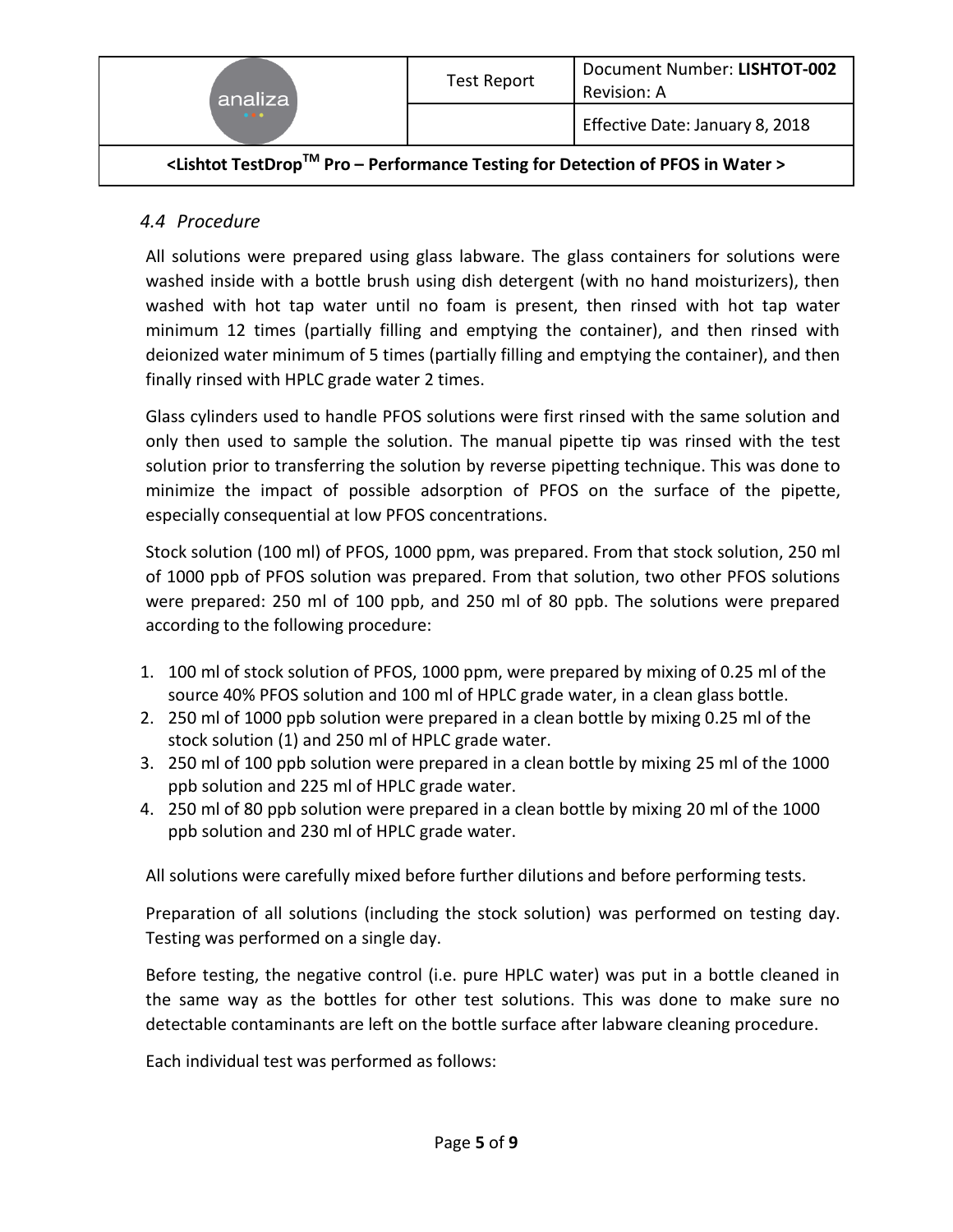| analiza<br>$\begin{array}{c} \bullet & \bullet & \bullet \end{array}$                                                   | <b>Test Report</b> | Document Number: LISHTOT-002<br>Revision: A |  |
|-------------------------------------------------------------------------------------------------------------------------|--------------------|---------------------------------------------|--|
|                                                                                                                         |                    | Effective Date: January 8, 2018             |  |
| <lishtot detection="" for="" in="" of="" performance="" pfos="" pro="" testdrop™="" testing="" water="" –=""></lishtot> |                    |                                             |  |

- 1. A clean 5 oz. polypropylene test cup was placed on a non-metalic (Formica®) laboratory bench.
- 2. Approximately 80 ml of test solution were poured into the cup.
- 3. The cup was gently swirled for about 5 seconds, avoiding spills.
- 4. The Lishtot TestDrop Pro device was positioned at the side of the cup, a few inches away.
- 5. The TW button on the device was pressed (a yellow LED starts blinking at the tip of the device).
- 6. The device was moved towards the cup in a single motion, touching the cup about 2 to 5 mm above the liquid level, while still holding a button on the device.
- 7. Upon touching the cup, and allowing for one extra blink of the yellow LED, the button was released.

To repeat the test with the same sample, steps (3) to (7) were repeated.

A minimum of 5 seconds were allowed between the end of the test and the beginning of the next test.

Each test was repeated 10 consecutive times with the same sample and cup combination. After 10 consecutive tests, the data was transferred from the device to a smartphone (Samsung Galaxy S7) using Lishtot Android app via Bluetooth interface (the device buffer holds data for the last 10 tests).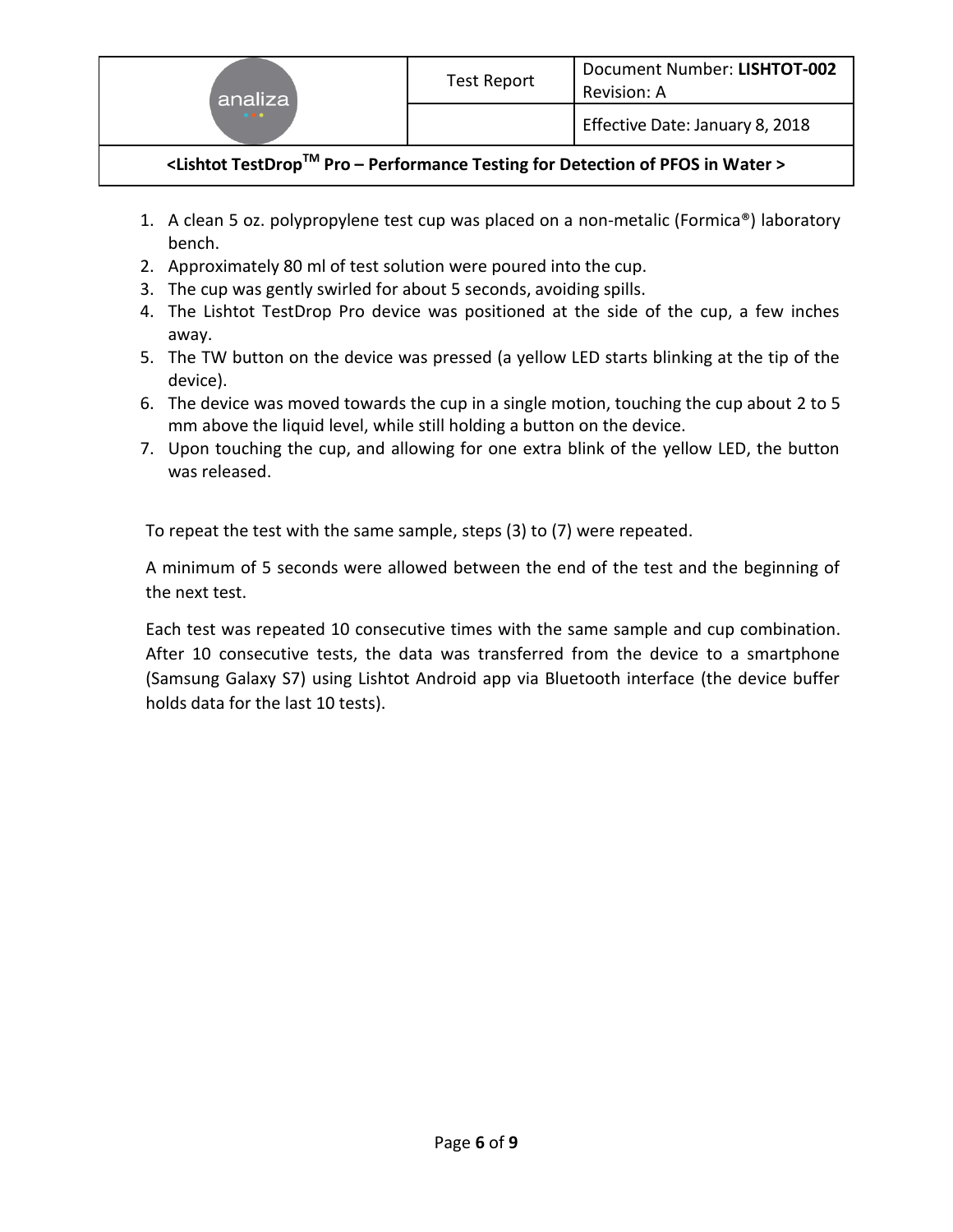| analiza<br>$-0.001$                                                                                                     | Test Report | Document Number: LISHTOT-002<br>Revision: A |  |  |
|-------------------------------------------------------------------------------------------------------------------------|-------------|---------------------------------------------|--|--|
|                                                                                                                         |             | Effective Date: January 8, 2018             |  |  |
| <lishtot -="" detection="" for="" in="" of="" performance="" pfos="" pro="" testdrop™="" testing="" water=""></lishtot> |             |                                             |  |  |

## <span id="page-6-0"></span>5. Results

#### <span id="page-6-1"></span>*5.1 Data*

The following data were transferred from the TestDrop<sup>TM</sup> Pro device to the smartphone and the data server:

| Test# | <b>Time Stamp</b> | <b>Button</b> | PFOS Concentration,  | Sensitivity    | <b>LED Color</b> |
|-------|-------------------|---------------|----------------------|----------------|------------------|
|       |                   |               | ppb*                 | <b>Setting</b> |                  |
| 42    | 7/1/2018 15:08    | <b>TW</b>     | 0 (Negative Control) | High           | <b>BLUE</b>      |
| 43    | 7/1/2018 15:09    | TW            | 0 (Negative Control) | High           | <b>BLUE</b>      |
| 44    | 7/1/2018 15:09    | <b>TW</b>     | 0 (Negative Control) | High           | <b>BLUE</b>      |
| 45    | 7/1/2018 15:09    | <b>TW</b>     | 0 (Negative Control) | High           | <b>BLUE</b>      |
| 46    | 7/1/2018 15:09    | <b>TW</b>     | 0 (Negative Control) | High           | <b>BLUE</b>      |
| 47    | 7/1/2018 15:09    | <b>TW</b>     | 0 (Negative Control) | High           | <b>BLUE</b>      |
| 48    | 7/1/2018 15:10    | <b>TW</b>     | 0 (Negative Control) | High           | <b>BLUE</b>      |
| 49    | 7/1/2018 15:10    | TW            | 0 (Negative Control) | High           | <b>BLUE</b>      |
| 50    | 7/1/2018 15:10    | TW            | 0 (Negative Control) | High           | <b>BLUE</b>      |
| 51    | 7/1/2018 15:10    | <b>TW</b>     | 0 (Negative Control) | High           | <b>BLUE</b>      |
| 102   | 7/1/2018 18:42    | TW            | 100                  | High           | <b>RED</b>       |
| 103   | 7/1/2018 18:42    | TW            | 100                  | High           | <b>RED</b>       |
| 104   | 7/1/2018 18:43    | TW            | 100                  | High           | <b>RED</b>       |
| 105   | 7/1/2018 18:43    | TW            | 100                  | High           | <b>RED</b>       |
| 106   | 7/1/2018 18:43    | TW            | 100                  | High           | <b>RED</b>       |
| 107   | 7/1/2018 18:44    | TW            | 100                  | High           | <b>RED</b>       |
| 108   | 7/1/2018 18:44    | TW            | 100                  | High           | <b>RED</b>       |
| 109   | 7/1/2018 18:44    | TW            | 100                  | High           | <b>RED</b>       |
| 110   | 7/1/2018 18:44    | <b>TW</b>     | 100                  | High           | <b>RED</b>       |
| 111   | 7/1/2018 18:45    | TW            | 100                  | High           | <b>RED</b>       |
| 162   | 7/1/2018 21:39    | <b>TW</b>     | 80                   | High           | <b>RED</b>       |
| 163   | 7/1/2018 21:39    | TW            | 80                   | High           | <b>RED</b>       |
| 164   | 7/1/2018 21:39    | <b>TW</b>     | 80                   | High           | <b>RED</b>       |
| 165   | 7/1/2018 21:39    | <b>TW</b>     | 80                   | High           | <b>RED</b>       |
| 166   | 7/1/2018 21:40    | <b>TW</b>     | 80                   | High           | <b>RED</b>       |
| 167   | 7/1/2018 21:40    | <b>TW</b>     | 80                   | High           | <b>RED</b>       |
| 168   | 7/1/2018 21:40    | <b>TW</b>     | 80                   | High           | <b>RED</b>       |
| 169   | 7/1/2018 21:40    | <b>TW</b>     | 80                   | High           | <b>RED</b>       |
| 170   | 7/1/2018 21:40    | <b>TW</b>     | 80                   | High           | <b>RED</b>       |
| 171   | 7/1/2018 21:41    | <b>TW</b>     | 80                   | High           | <b>RED</b>       |
| 172   | 7/1/2018 21:48    | TW            | 1000                 | High           | <b>RED</b>       |
| 173   | 7/1/2018 21:49    | TW            | 1000                 | High           | <b>RED</b>       |
| 174   | 7/1/2018 21:49    | TW            | 1000                 | High           | <b>RED</b>       |
| 175   | 7/1/2018 21:49    | TW            | 1000                 | High           | <b>RED</b>       |
| 176   | 7/1/2018 21:49    | <b>TW</b>     | 1000                 | High           | <b>RED</b>       |
| 177   | 7/1/2018 21:49    | TW            | 1000                 | High           | <b>RED</b>       |
| 178   | 7/1/2018 21:50    | <b>TW</b>     | 1000                 | High           | <b>RED</b>       |
| 179   | 7/1/2018 21:50    | TW            | 1000                 | High           | <b>RED</b>       |
| 180   | 7/1/2018 21:50    | TW            | 1000                 | High           | <b>RED</b>       |
| 181   | 7/1/2018 21:50    | TW            | 1000                 | High           | <b>RED</b>       |

#### <span id="page-6-2"></span>5.1.1 Table 1. Groups of repeat tests for the same solution.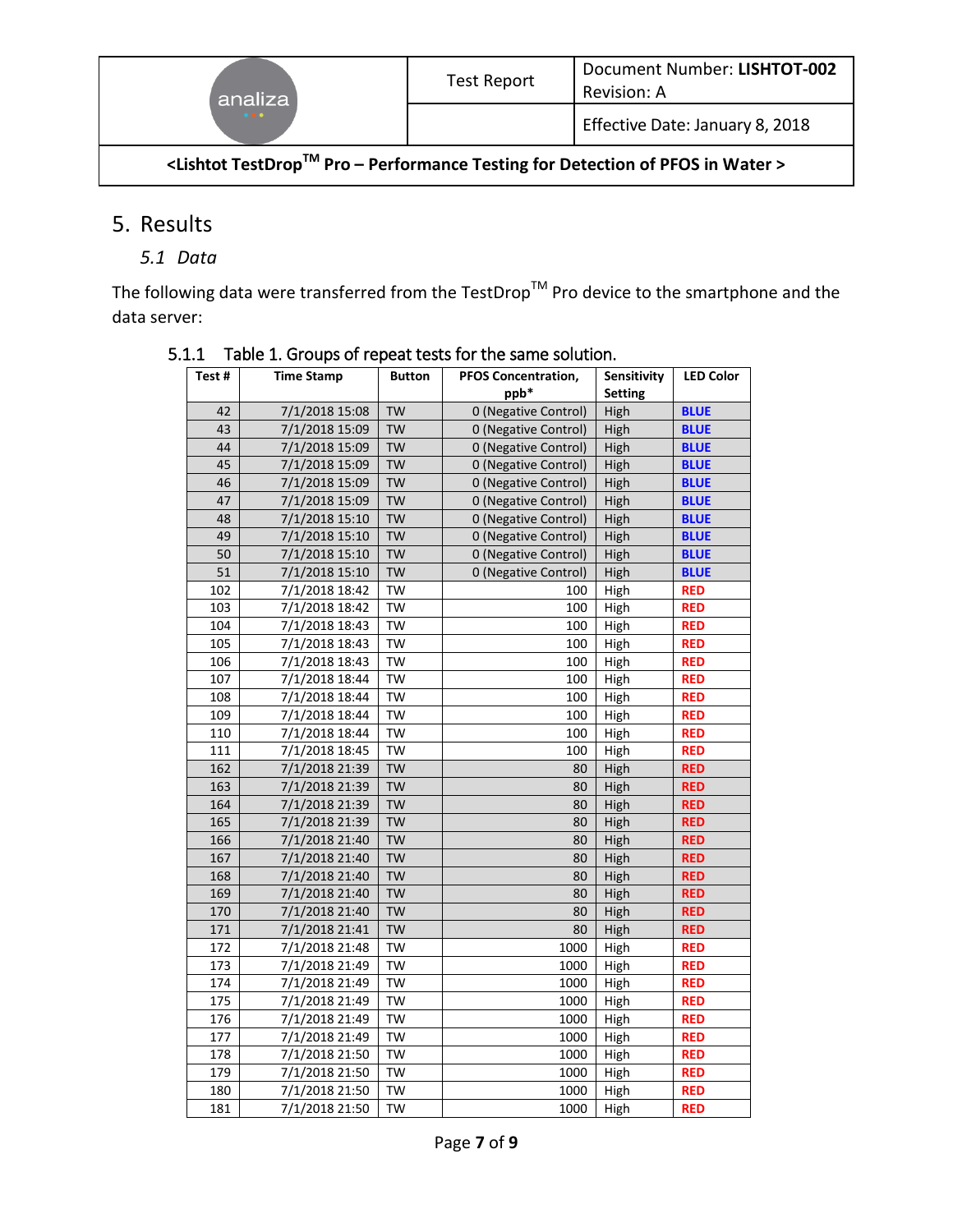| analiza<br>$-0.001$                                                                                                     | <b>Test Report</b> | Document Number: LISHTOT-002<br>Revision: A |  |
|-------------------------------------------------------------------------------------------------------------------------|--------------------|---------------------------------------------|--|
|                                                                                                                         |                    | Effective Date: January 8, 2018             |  |
| <lishtot -="" detection="" for="" in="" of="" performance="" pfos="" pro="" testdrop™="" testing="" water=""></lishtot> |                    |                                             |  |

\*It is noted that since some PFOS may be adsorbed at the inner surface of the glass labware, the nominal reported concentration level should be viewed as upper limit; namely, the actual solution concentration could be lower than the calculated nominal level, particularly at lower concentrations.

Red LED color means that the device positively detects presence of contaminant in the liquid.

Blue LED color means that the device did not detect any contaminant in the liquid.

#### <span id="page-7-0"></span>6. Conclusions

Based on obtained data, the Lishtot TestDrop<sup>TM</sup> Pro device was able to consistently detect presence of PFOS in pure water (represented by HPLC grade water) at concentration as low as 80 ppb. The device was also able to consistently report the absence of PFOS in pure water.

It is noted that since some PFOS may be adsorbed at the inner surface of the glass labware, the nominal reported concentration level should be viewed as upper limit; namely, the actual solution concentration as tested could be lower than the calculated nominal level, particularly at lower concentrations.